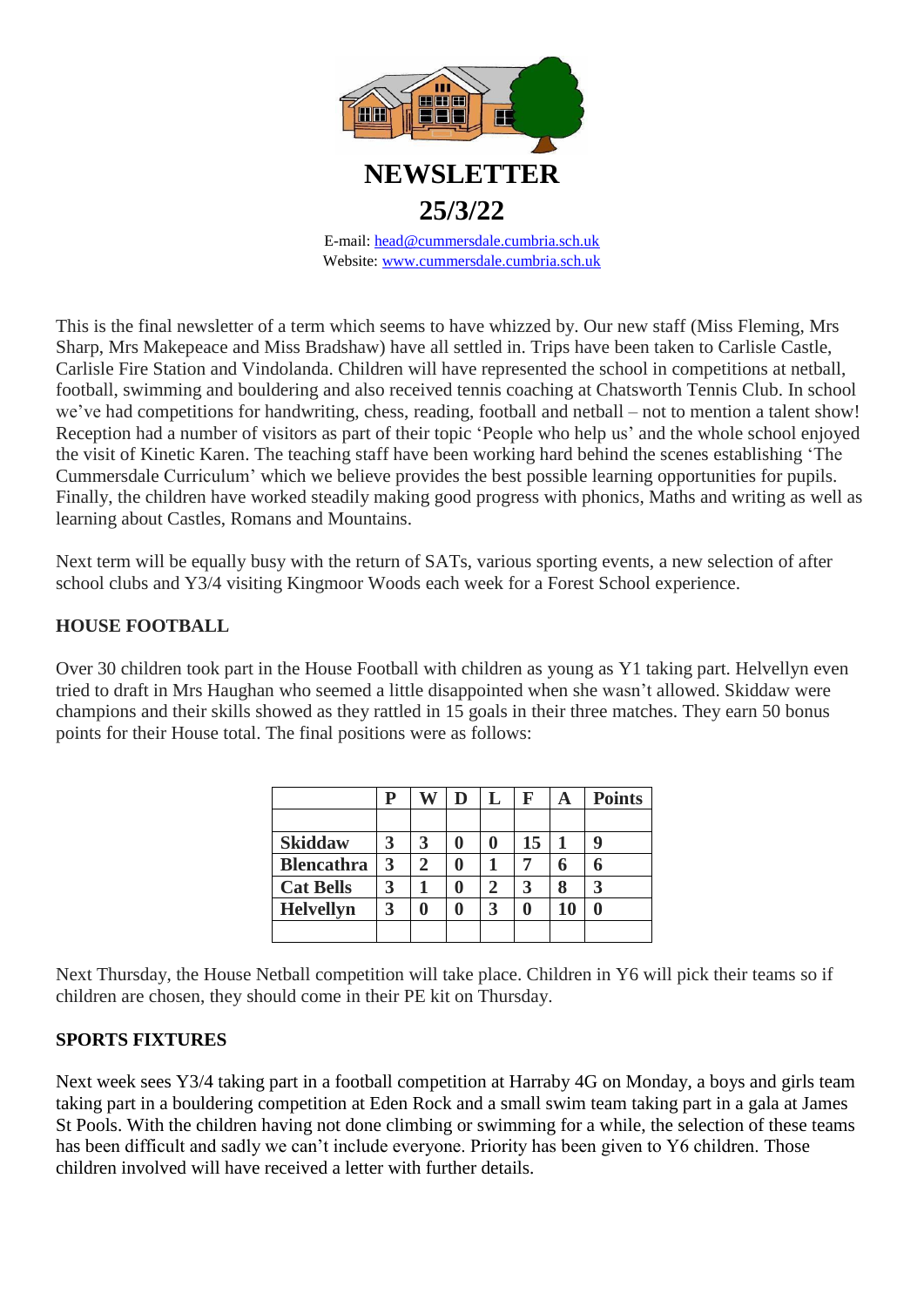### **EASTER**

Kate Davidson from St James' Church, Denton Holme is coming in to school on Thursday next week to take an Easter Service.

I would just also like to confirm that we finish school at the normal time on Friday April 1<sup>st</sup> and return to school on Wednesday 20<sup>th</sup> April.

## **DINNERS**

A new dinner menu has been issued for the first half of the summer term. It is again a three week menu which repeats itself. The full menu, including desserts is on the school website. Please complete and return this as soon as possible and by the end of next week.

## **AFTER SCHOOL CLUBS**

A new programme of after school clubs for next half term has been issued. Story Club is new which should fire children's imagination and Mrs Wakefield's popular Weird Science Club returns. With the improving weather, football and cricket are also available.

We also hope to run a geocaching club for the older children which is likely to take place on Mondays. We are just awaiting confirmation of transport and intend to get some information out about this next week or early next term.

#### **RED NOSE DAY**

Red Nose Day proved to be a very colourful day and we raised £118.57. There were a lot of jokes floating around school. One of the teachers' favourites was:

*There's been a kidnapping at Cummersdale School It took ages to wake him up!*

# **MATHS**

Mrs Wakefield and the teachers are developing our Maths curriculum and it would be helpful to know the views of parents. An e-mail has been sent out today with a google form to complete. It may have ended up in some junk mail folders. We would be grateful if you could please check and complete.

#### **FOREST SCHOOL**

On Tuesdays during the first half of the summer term, Y3/4 will be spending the day at Kingmoor Woods having a different learning experience in a Forest School. This is organised by Dens, Daisies and Dandelions and looks great fun. Further details about what to wear/bring will come during the first week back before the first session on Tuesday  $26<sup>th</sup>$  April. A packed lunch will be needed, so bear this in mind when completing dinner forms.

#### **PUPIL OF THE WEEK**

This week's **Pupil of the Week** is **Joey Wall (Y5)** for trying hard and producing a cleverly thought out piece of work about 'The Three Little Pigs'. Last week's winner was **Toby Wilson (Y5)** for speeding up his work rate and producing good quality work. The **Mrs Vickers Kindness Cup** is awarded to **Logan Murdoch (Y4)** for being extremely helpful at dinnertime. Last week's winner was **Harry Mitchell (Y5)** for keeping everyone amused with his jokes.